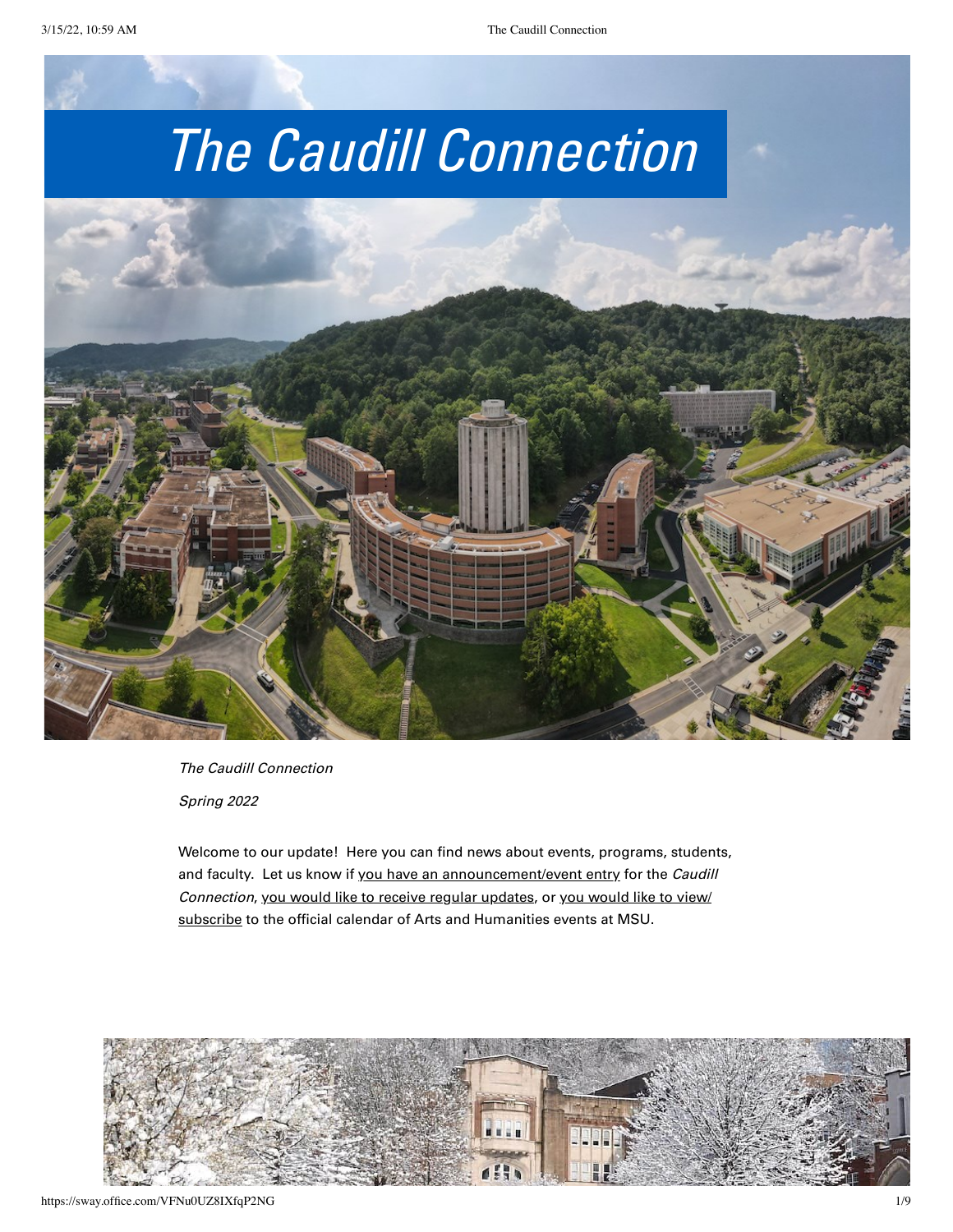- Legal Studies Professor/MSU Alumna Receives National Teaching Award •
- Students Receive Adobe Certification •
- Caudill Conversation on Critical Race Theory •
- Philosophy Medical Ethics Student Presents Case at St. Claire
- Theatre Students serve as Simulated Patients •
- Legal Studies Professor Publishes Article on COVID and the Courtroom •
- **Social Work Alumnus Appears with Governor Beshear**
- Helping Out for the Holidays
- MLK Events in January @ MSU Focus on Service •
- Career & Internship Fair •
- Writing Out of Tradition: On Alternative Literature--A Talk with Juliet Escoria



Laken Albrink (Class of 2012), assistant professor of Legal Studies at Morehead State University, recently [earned first place](https://www.moreheadstate.edu/news/2021/december/msu-legal-studies-professor-laken%C2%A0albrink-earns-fi) in the 2021 American Association for Paralegal Education (AAfPE) National Teaching Competition. Her lecture, titled "Applying Statutes," was recognized at the 40th AAfPE National Conference in October.

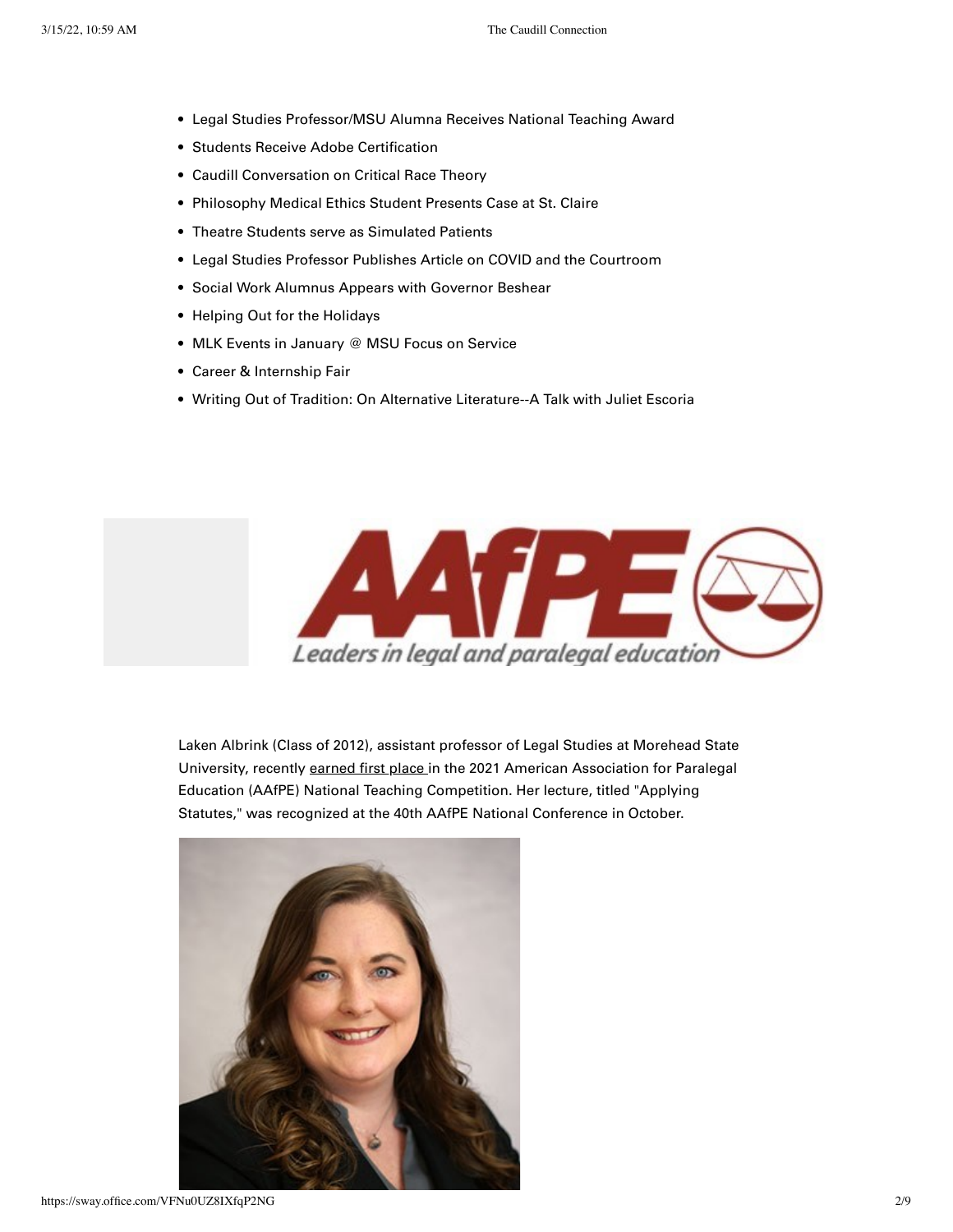

[During the fall term, 40 MSU students earned Certified Professional national Adobe](https://learning.adobe.com/certification.html) certifications across various categories, including Photoshop, Illustrator, InDesign, and Premiere Pro. Special recognition belongs to Malcolm Shaver (from Morehead, KY) and Shiloh Botts (from Jeffersonville, KY), who are Visual Design Specialists after passing exams in Illustrator, InDesign, and Photoshop, and Courtney Wright (from Greensburg, KY), who had the highest score at MSU (963/1000 in Photoshop) and placed in the top tier of all test scores nationally -- congratulations!

Join Drs. Bernadette Barton (Sociology), Benjamin Fitzpatrick (History), Thomas Kiffmeyer (History), and Scott Davison (Philosophy) for a Caudill Conversation about [Critical Race Theory.](https://scholarworks.moreheadstate.edu/caudill_conversations/7/) [Caudill Conversations](https://scholarworks.moreheadstate.edu/caudill_conversations/) are short video discussions of subjects of contemporary interest featuring the expertise of faculty from the Caudill College; they are free and available on demand.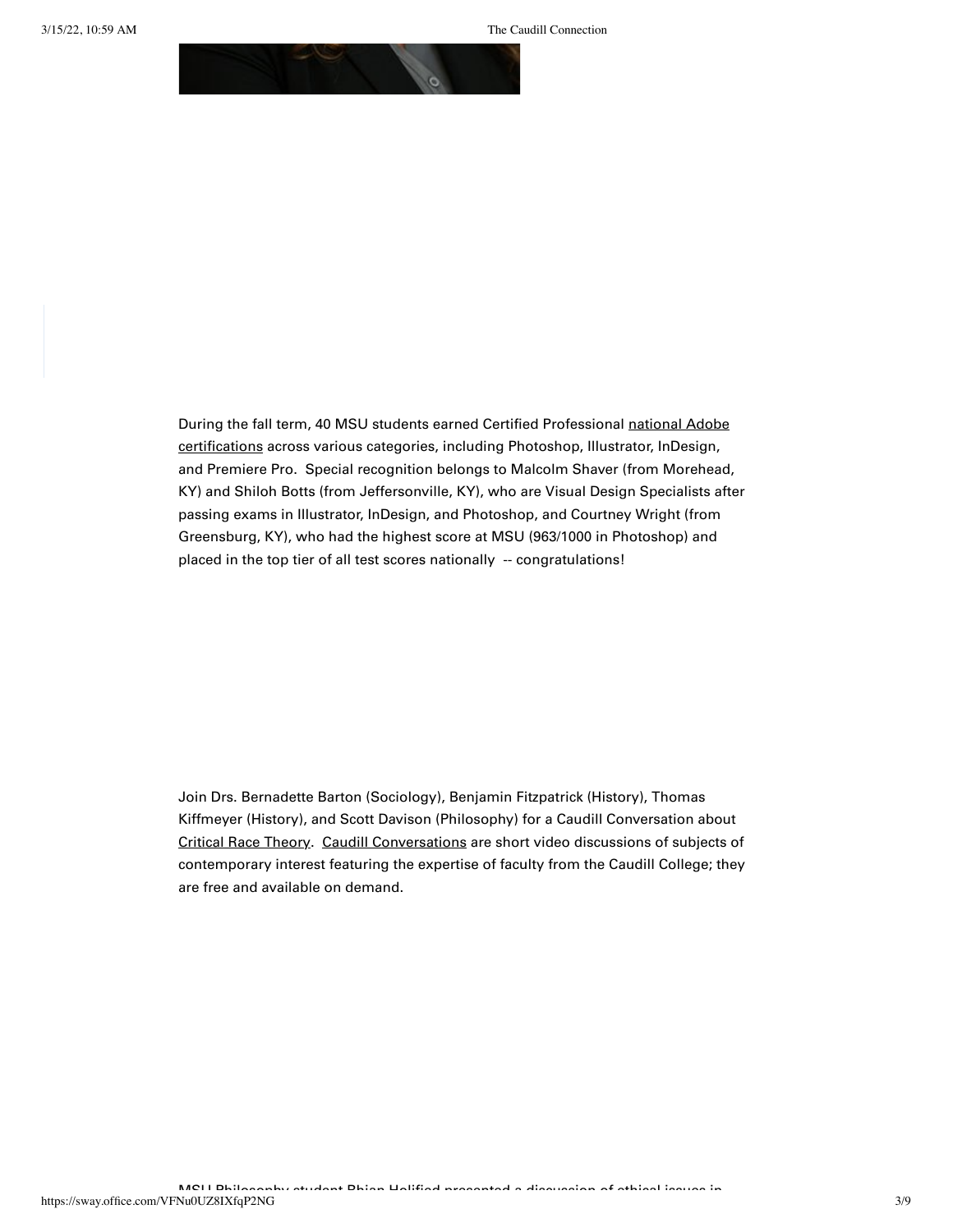## 3/15/22, 10:59 AM The Caudill Connection

MSU Philosophy student Rhian Holified presented a discussion of ethical issues in health care centered around a fictional patient case compiled from her observations of the behavioral health unit at [St. Claire Regional Medical Center](https://www.st-claire.org/) on November 30. Participants included members of the MSU and St. Claire communities, including St. Claire President/CEO Donald H. Lloyd, II. (For more information about this program, contact [Dr. Scott Davison,](https://www.moreheadstate.edu/caudill-college-of-arts,-humanities-and-social-sci/history,-philosophy,-international-studies-and-leg/faculty-and-staff/davison,-scott) Professor of Philosophy.)

[MSU Theatre students continued to collaborate with the University of Kentucky](https://www.uky.edu/chs/physician-assistant-studies) [Physician Assistant program by simulating psychiatric patients via Zoom. Cheryl](https://www.uky.edu/chs/cefrit2) Vanderford, the director of the program, [expressed gratitude f](https://www.uky.edu/chs/about/news/uk-pa-program-collaborates-morehead-state-university-theatre-program-practice-psychiatric)or the skill and expertise of the **MSU** Theatre program in providing this valuable service for tomorrow's service providers.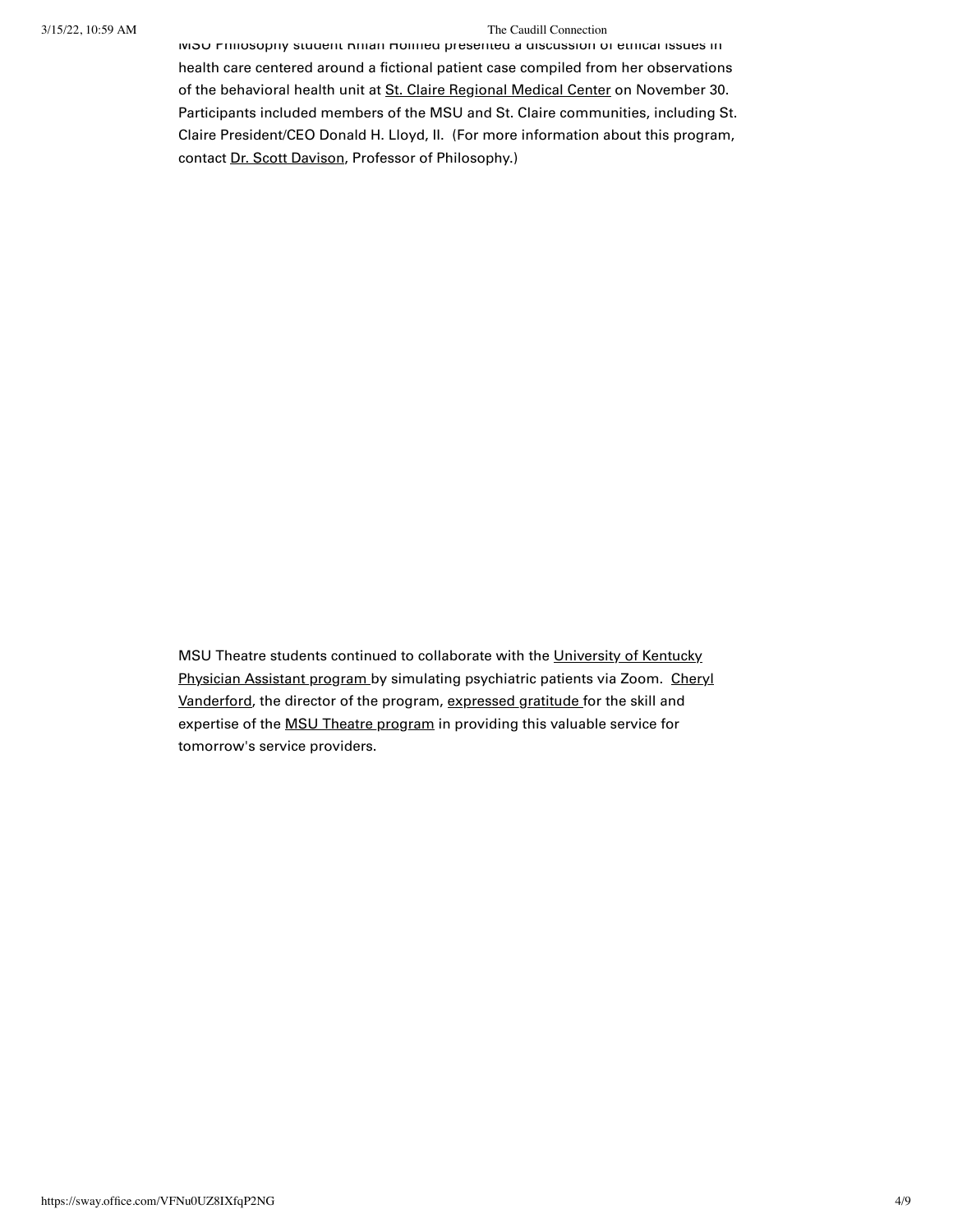David Grise, an Assistant Professor in MSU's nationally ranked Legal Studies [Program, has published an article about the impact of COVID-19 in the courtr](https://www.moreheadstate.edu/study/legalstudies)[oom](https://lsc-pagepro.mydigitalpublication.com/publication/?m=60486&i=728969&p=12&ver=html5) in [The Bench and Bar magazine,](https://www.kybar.org/page/BB/Bench--Bar-Magazine.htm) which is distributed to over 19,000 subscribers, including every attorney and judge practicing in Kentucky. The article explores how we can operate our criminal court system during a pandemic without infringing upon [our citizens' constitutional rights. For more information, please contact Professor](mailto:dpgrise@moreheadstate.edu) Grise.

Jimmy Salyers (Social Work, 2020) [appeared w](https://kentucky.gov/Pages/Activity-stream.aspx?n=GovernorBeshear&prId=1089&fbclid=IwAR0S4x4qAeV5f0oKItyCYE7ytJ5dN9GWP0b65PE99ciP_GCgzFljohATJJs)ith [Governor Beshear](https://governor.ky.gov/) to announce a 10% pay raise for Kentucky Social Workers at a press conference on December 8. Salyers also serves as the the advocacy and legislative committee chair with the Kentucky Chapter of the [National Association of Social Workers](https://naswky.socialworkers.org/).

Rebecca Scott and the Costume Shop in the Theatre and Dance program sponsored an event for MSU students and employees to make a bear for charity. They made 120 [bears that were distributed to D](https://www.facebook.com/MoreheadFireDept)[OVE](https://dovesofgateway.org/)[S, the](https://www.facebook.com/MoreheadFireDept) [KY State Police](http://kentuckystatepolice.org/)[, the Morehead Fire](https://www.facebook.com/MoreheadFireDept)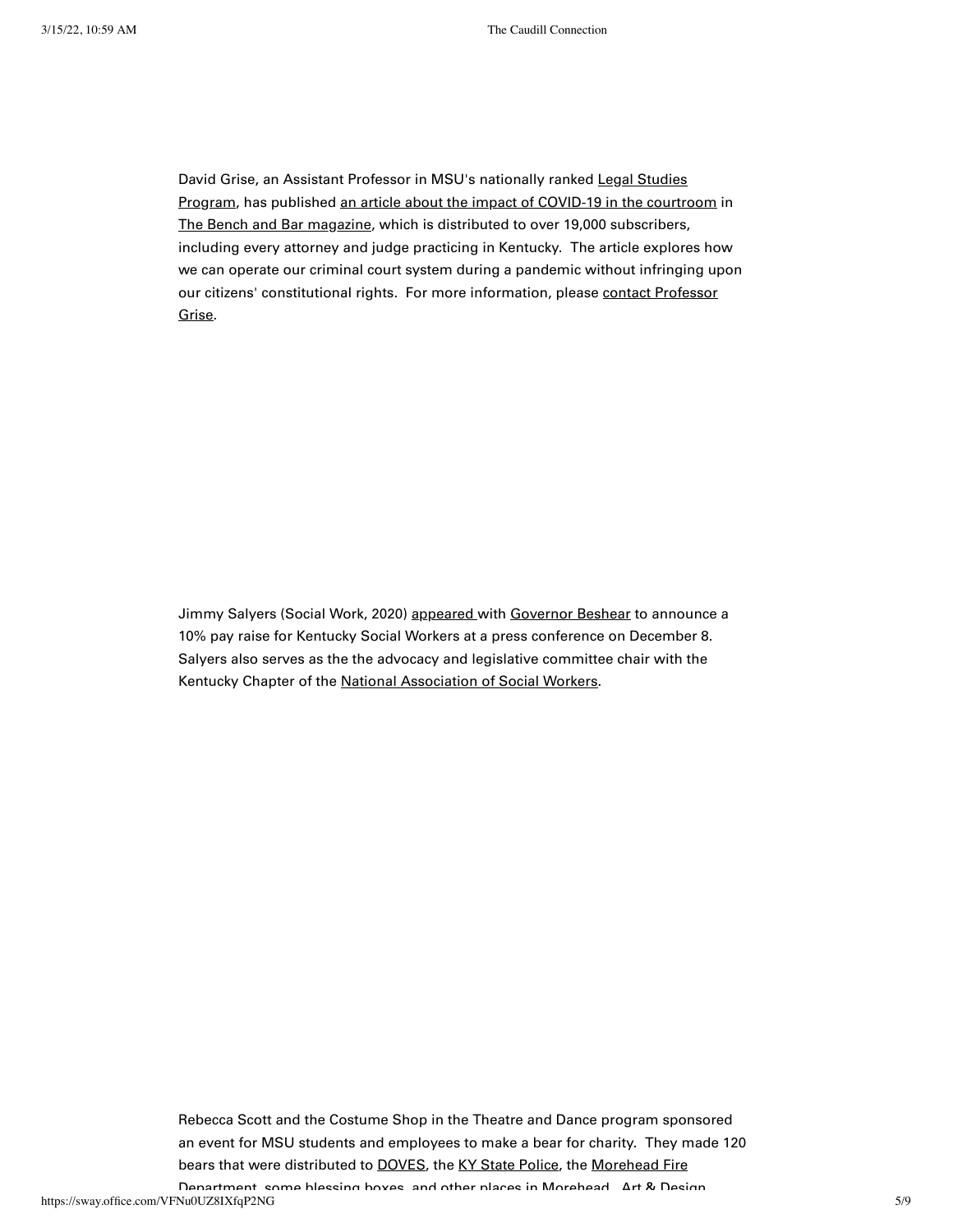## 3/15/22, 10:59 AM The Caudill Connection

[Department, some blessing boxes, and other places in Morehead. Art & Desi](https://www.facebook.com/MoreheadFireDept)gn

faculty Quinn Maher and Mike Bowen, along with MSU Undergraduate Research Fellow Allison Jones, successfully organized an **Empty Bowls** fundraiser in early November. [The MSU Ceramics Guild](https://www.facebook.com/groups/225273790854806/) created and donated over 200 bowls for the [event and helped raise over \\$2,000 dollars for the non-profit organization Rowan](https://www.rowancountychristmas.org/) County Christmas.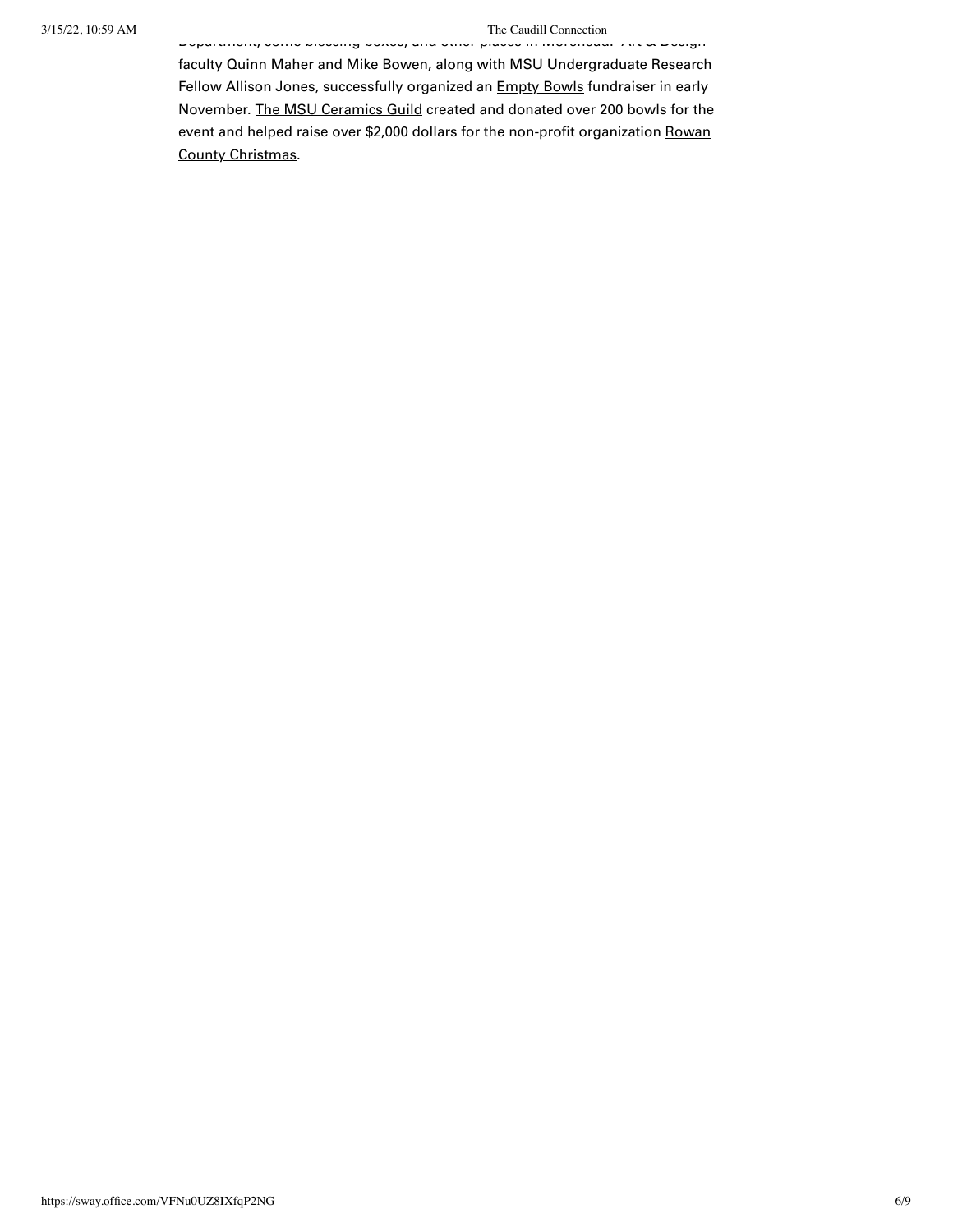## 3/15/22, 10:59 AM The Caudill Connection

From 1:00-2:30 pm, participants will engage in service activities to support either [DOVES of Gateway](https://dovesofgateway.org/) (domestic violence support center), [Horizon Village](https://www.caring.com/senior-living/kentucky/morehead/horizon-village-pathways-inc-40351) (residential group living complex), or **STAR** (dog rescue). The MLK program will take place at 3:00 pm in Ballroom A of the Adron Doran University Center (ADUC), and the Unity Walk will take place shortly afterwards, around 3:30 pm (outdoors). For more information, contact Human Resources [by email](mailto:humanresources@moreheadstate.edu) or call (606) 783-2097.

Close to 80 employers and graduate schools will be in attendance. See what organizations are registered to attend at https://app.careerfairplus.com/mhead\_ky/ fair/4142 or download the free Career Fair Plus app.

In addition to full-time positions, many organizations are looking for students to complete internships and fill part-time positions. Plus, get insider tips from grad school recruiters.

Free professional headshots will also be available.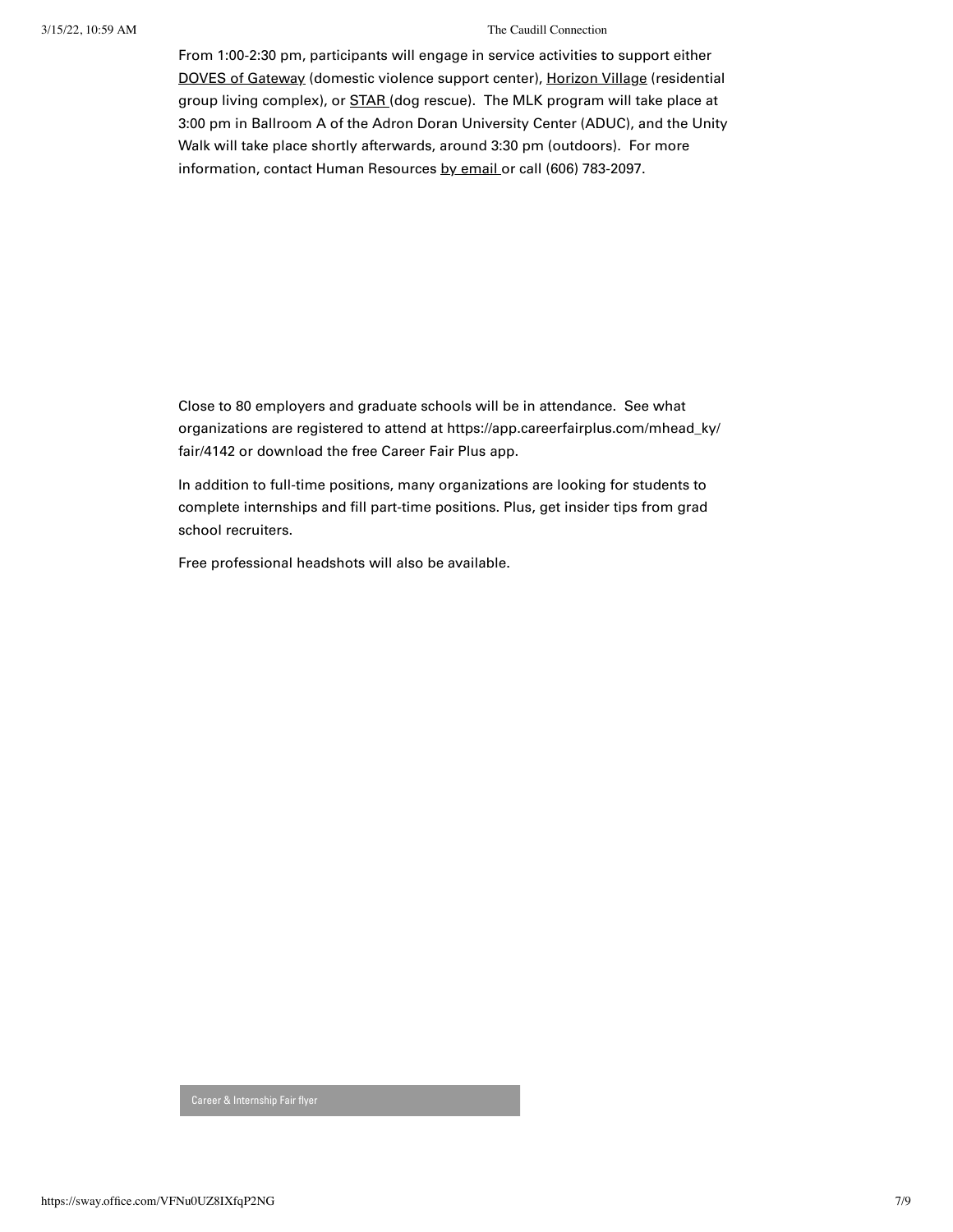Free and open to the public.

4:00 p.m.

<https://moreheadstate.webex.com/meet/s.henneberg>

https://sway.office.com/VFNu0UZ8IXfqP2NG 8/9 **The Dean's Office**